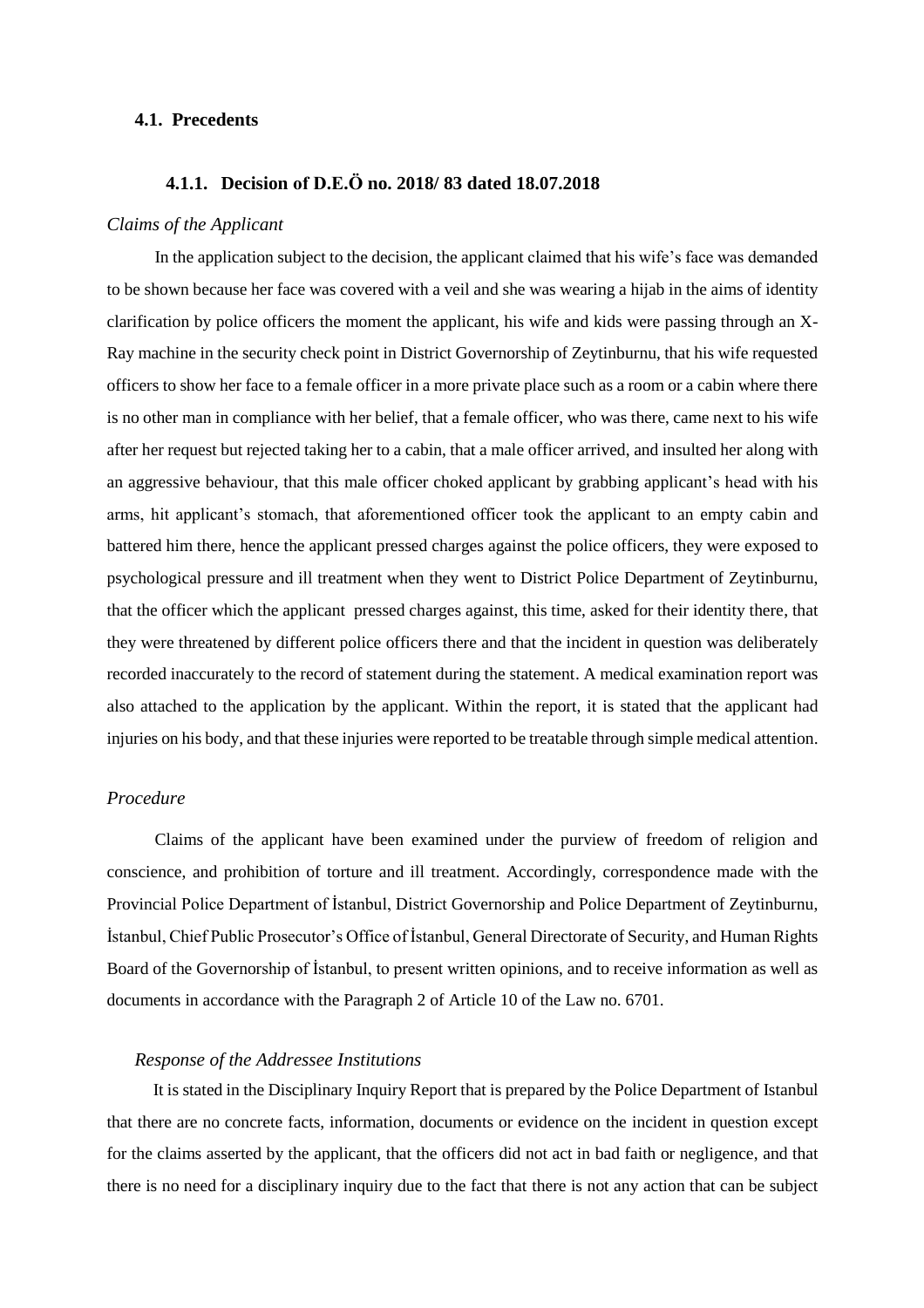to disciplinary inquiry by the police officers, and that actions taken against the police officers are considered to be cancelled. District Governorship; on the other hand, stated that there were no cabins in the entrance of the District Governorship building for checking the faces of women with veils, that such people could be taken to the officer waiting room which was 7 metres away from the security check point and where there was no one during the daytime on demand, and that the officers in the security check point of District Governorship building treated every citizen that came to the building equally, and that every citizen was taken in the building through necessary security control not to create any security weaknesses, and that there had been women with veils coming to the building before and those women had been checked by a female officer in the officer waiting room. The consequence of the interrogation related to the charges pressed has been asked to Chief Public Prosecutor's Office of Bakırköy and Office notified that it is decided against prosecution on 12/06/2018.

## *Evaluation and Decision*

Regarding the claims of the applicant on torture and ill treatment; it is stated that in reference to the judgements of Cüneyt Polat v. Turkey and Salman/Turkey of the ECHR, if all or some parts of the incident in question is within the knowledge of the authorities only, all kinds of injury that happened during custody causes presumptions of fact and, in this case, the government has the burden of proof, just like in the cases of people who are subjected to the supervision of the authorities during custody. This is explained with the sensitive situation of the detained and the officers being responsible for protecting these people. Law enforcers, who are officers using the authority of especially taking and holding in custody, are responsible for respecting and protecting the human dignity and enable people to use the human rights that all the people have, when they are fulfilling their duty.

It is stated that the prohibition of torture and ill treatment does not prohibit the use of force in some defined conditions, but this type of a force can only be used if the incident is inevitable and it should not be excessive. In an interaction that a police officer or another state agent confronting someone; if the behaviour of the person does not require such force without any doubt, use of physical force is degrading, and as a principle, it means violation of the right stated in Article 3. If the injuries happen during the supervision of the police, ECHR holds responsible the respondent State that is subject to application for the burden of proof which includes a convincing statement proving the use of force was absolutely necessary due to behaviour of the applicant and the force that was used by the officer was not excessive (Gazioğlu and Others / Turkey, 29835/05, 17/05/2011, § 43). Accordingly, it is concluded that the injuries on the applicant's body matches with his claims and the relevant institution cannot bring up any convincing statement on the incident, that video footage does not show the inside of the places that the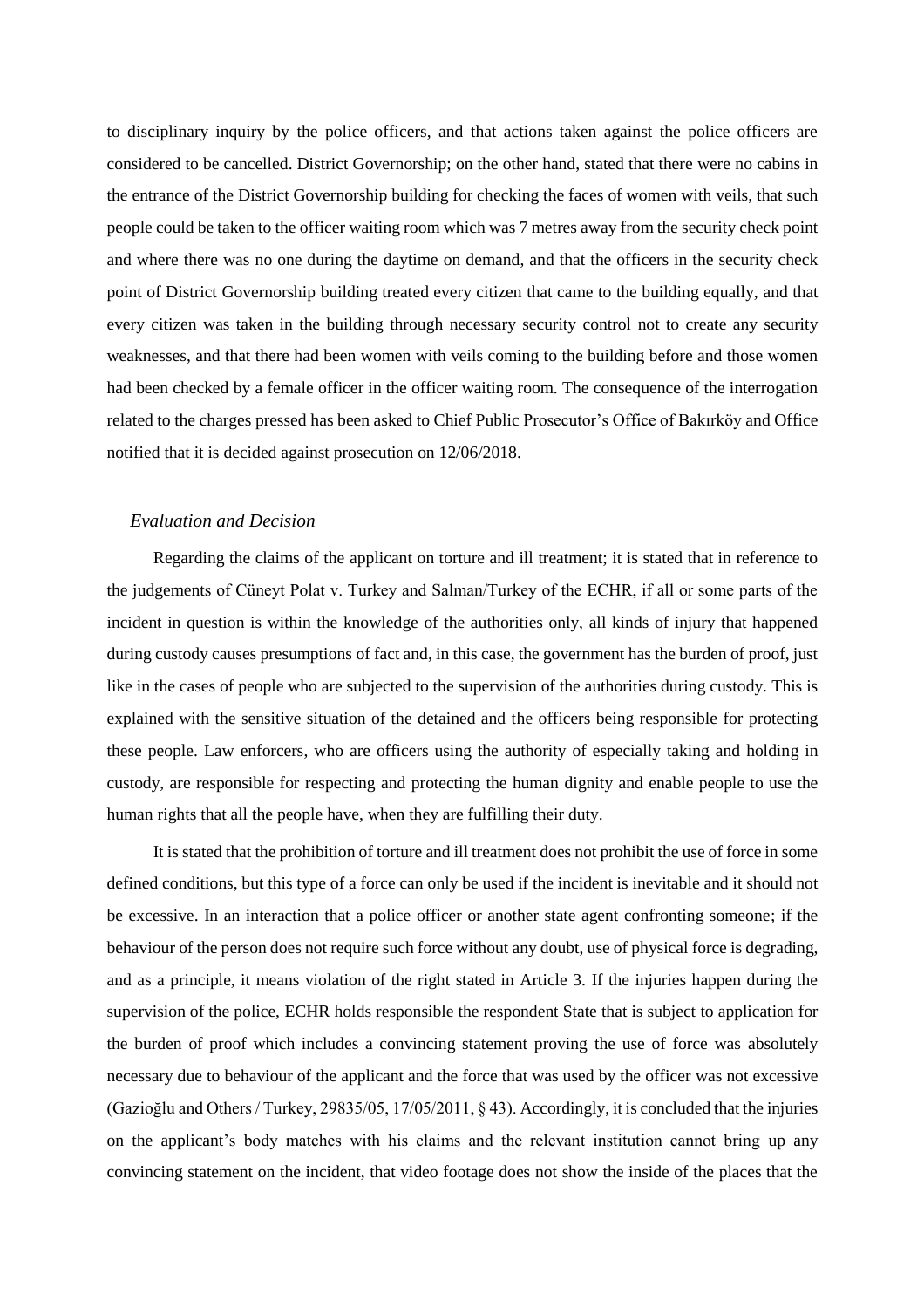incident is reported to happen, and according to record of the Chief Public Prosecutor's Office of Bakırköy, officer seized the applicant from his collar first. Board accepted the fact that in case of a resistance, the intervention of the officer is not to seize the collar but to grab the arms or use handcuffs behind. Thus, Board concluded that the officer had degraded the applicant by seizing him from his collar in front of the people there, and as a result of his action, the officer encountered with a counter attack. None of the statements of the officer explain the injuries that are recorded in medical reports. It is concluded that the protection of the applicant, who was subject to the authority and act of the state the moment he was seized, falls upon the public servants of the state, that all the injuries, which happened to the person in custody or person seized, must be proven with evidence by the officers in an appropriate way; that in the incident, there are injuries of the applicant who was taken to a place without any surveillance cameras and there is no evidence that can prove the claims of the applicant is wrong. Therefore, the injuries that happened under the authority and act of Law Enforcers and cannot be proven by due means and with enough evidence is concluded to be ill treatment.

It is concluded that within the context of freedom of religion and conscience, the request of the applicant's wife to show her face to a female officer in a room or a cabin where there is no man is a request that can be tolerated and accoiled within the boundaries of opportunities that the State can provide in a democratic society, and that the relevant intervention violated the freedom of religion and conscience due to the fact that it fails to fulfil the principle of proportionality.

#### **4.1.2. Decision of H.A. no. 550-4505 dated 30/11/2018**

## *Claims of the Applicant*

In the application subject to the decision, it is claimed that the applicant was 66% disabled because of vision loss, that the applicant was held in the penitentiary institution for 21 months, that the applicant wanted to benefit from audio books, that the Public Library had a rich archive of audio books, that there was no prohibition for these books to be brought to the penitentiary institution in which the applicant was held, that the content of the audio book would not be a problem as it was to be sent from an official public institution, that the applicant's only need was to have a CD player owing to the fact that these books were to come as CDs, that the applicant sent this request to different ministries and directorates, that this request was rejected by the penitentiary institution due to non-existence of any legislation on the subject; and the applicant requested fulfilment of these wishes.

# *Procedure*

Claims of the applicant are evaluated under the prohibition of ill treatment and discrimination.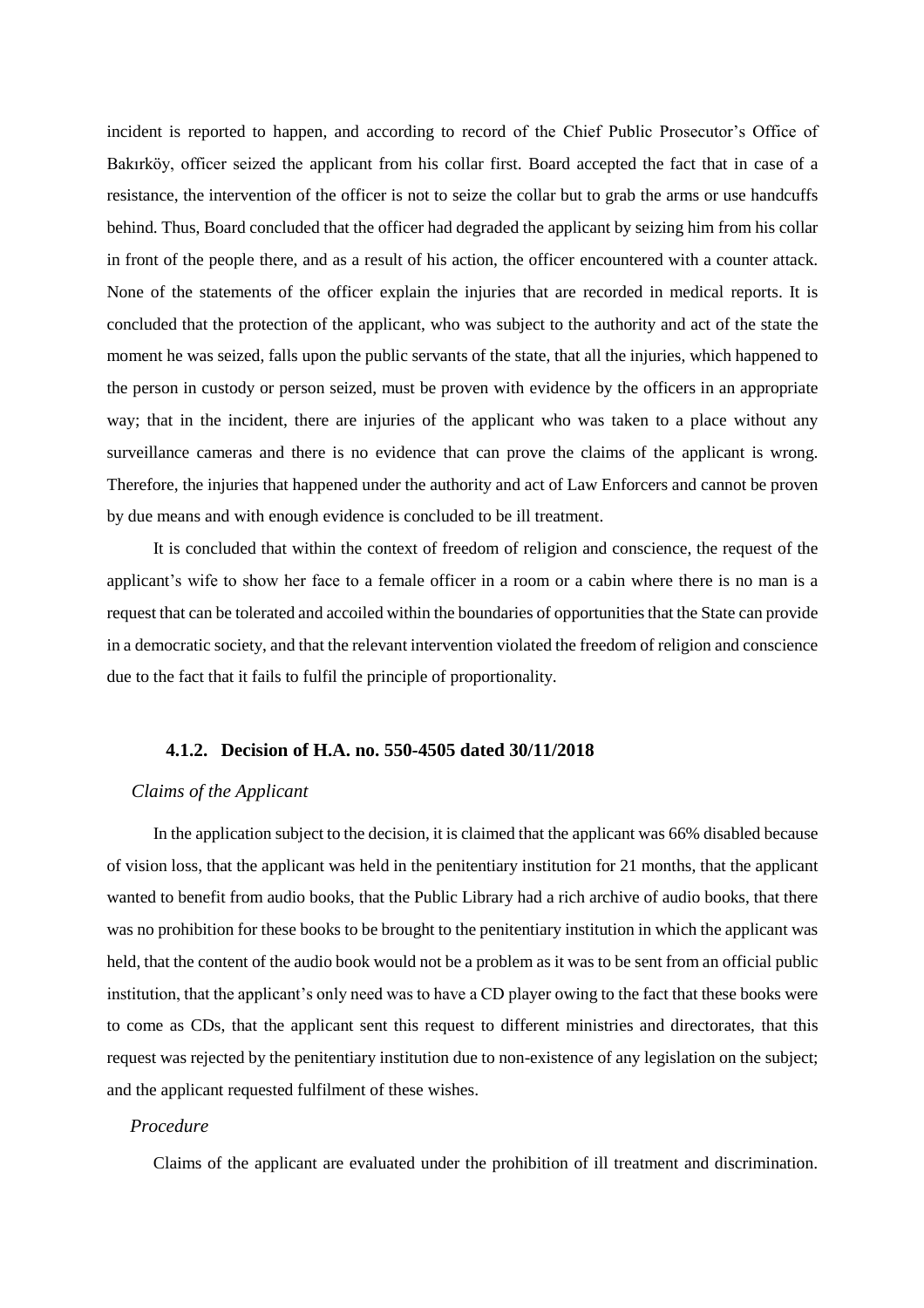According to the Convention on the Rights of Persons with Disabilities Article 14 Paragraph 2, if persons with disabilities are deprived of their liberty through any process, they are, on an equal basis with others, entitled to guarantees in accordance with international human rights law and shall be treated in compliance with the objectives and principles of the present Convention, including by provision of reasonable accommodation and accessibility. Accordingly, the situation was discussed with the penitentiary institution's administration; also, by sending the application to the addressee Penitentiary Institution Directorate, it is asked to answer whether the situation is ongoing or not, if yes, what is the justification of the situation. As subject matter of the application was a request that is possible to be fulfilled by a simple agreement between the administration and the applicant, it was asked whether the grievances of the applicant had been satisfied; and it was requested from them to send the transcripts of conversations if the grievances had been satisfied.

### *Evaluation and Decision*

In the response coming from the Penitentiary Institution Directorate; it is stated that the grievances that is subject to the application was satisfied by administration, but there are no CDs sent to the applicant by the Public Library since 21.11.2018, that both the applicant and the directorate are waiting for the package of CDs that will be sent by the Public Library, that Administration and Supervision Board has decided in favour of the application, and with the arrival of the CDs, the applicant is allowed to benefit from audio books in 4-hour periods for 3 days a week. Therefore, it is concluded that request subject to application is fulfilled by the addressee party and it is reported to the Institution; and as a result, in accordance with the Article 18 of the Law on the Human Rights and Equality Institution of Turkey and in accordance with the Procedures and Principles Regarding the Implementation of the Law on the Human Rights and Equality Institution of Turkey Article 71, the situation subject to the claim and request is removed; thus, the application is concluded with reconciliation.

#### **4.1.3. Decision of S.G. no. 560-4609 dated 05/12/2018**

## *Claims of the Applicant*

In the application subject to the decision, according to the medical board report of the applicant, who is held in Penitentiary Institution, it is claimed that the applicant has 54% bodily function loss due to the applicant's mental and orthopaedic handicap, that the applicant receives a neurologic treatment, that the applicant has disability in mobility and trouble in personal care, that the wards are two-storey and standard, that the ward of the applicant is over capacity limit with 33 people, that there is no toilet bowl, also, that the applicant is deprived of personal hygiene because of limited means, the applicant's transfer to a new penitentiary institution with a ward suitable for disabled people has been requested due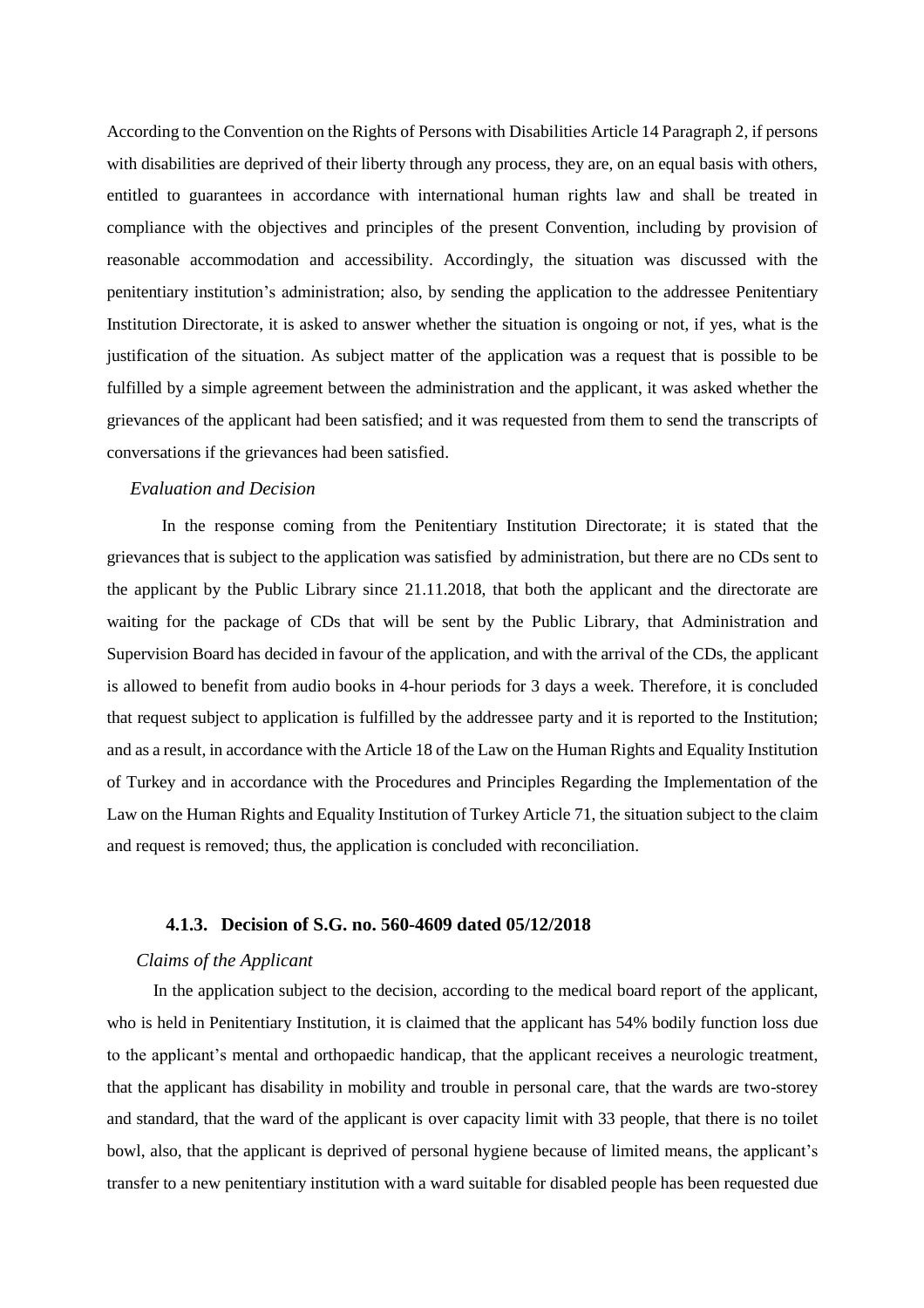to the applicant's physical condition besides informing the Ministry of Justice about the applicant's condition.

## *Procedure*

Claims of the applicant have been evaluated within the scope of prohibition of ill treatment and discrimination. It may cause the violation of prohibition of torture and ill treatment if the conditions of being held are not suitable for the health conditions of the persons with disabilities and deprived of liberty. It is evaluated that some measures should be taken so that the pecuniary and non-pecuniary (physical and mental) results that occur from the incompatibility between the conditions of being held and special situation of the physically disabled person do not reach the state of "degrading treatment against human dignity." According to the Convention on the Rights of Persons with Disabilities Article 14 Paragraph 2, if persons with disabilities are deprived of their liberty through any process, they are, on an equal basis with others, entitled to guarantees in accordance with international human rights law and shall be treated in compliance with the objectives and principles of the present Convention, including by provision of reasonable accommodation and accessibility. Accordingly, the claims of the applicant are sent to the Ministry of Justice with the request of measures to be taken.

#### *Evaluation and Decision*

In the statement of Directorate General of Prisons and Detention Houses of the Ministry of Justice dated 21.09.2018; it is expressed that a procedure of getting the applicant a medical report has been started. In the records dated 30.12.2018 by the Directorate General, it is stated that referring to the applicant's medical board report, it is deemed suitable for the applicant to be transferred to Adana E-Type Closed Penitentiary Institution until a second instruction, that the applicant's punishment shall be executed in the special section that is opened according to the Article 18 of the Law on the Execution of Penalties and Security Measures, that all the required procedures related to the applicant's treatment shall be fulfilled completely, and reporting if it is necessary to continue the execution of punishment at aforementioned section by checking up regularly, if not necessary, it is decided that the medical board report is expected to be sent to Directorate General for a final decision on the new institution that the applicant will be transferred to right after the temporary section change of the applicant. Therefore, it is concluded that request subject to application is fulfilled by the addressee party and it is reported to the Institution; and as a result, in accordance with the Article 18 of the Law on the Human Rights and Equality Institution of Turkey and in accordance with the Procedures and Principles Regarding the Implementation of the Law on the Human Rights and Equality Institution of Turkey Article 71, the situation subject to the claim and request is removed; thus, the application is concluded with reconciliation.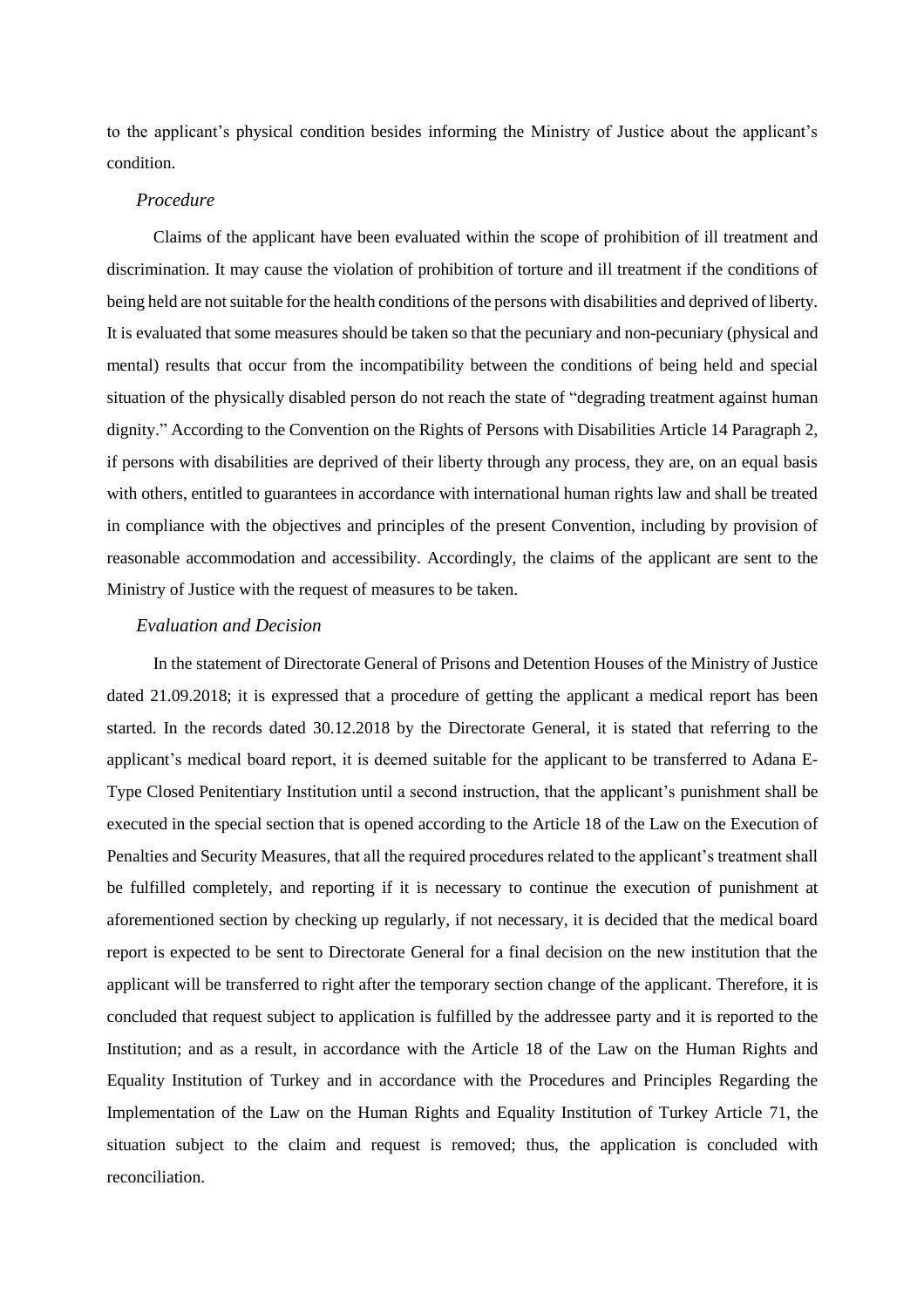#### **4.1.4. Decision of Y.S. no. 2018/ 103 dated 27.11. 2018**

### *Claims of the Applicant*

In the application subject to the decision, the applicant has complaints on several issues which states that the applicant's newspaper request was not satisfied and only certain newspapers were given, that there were no social events in the penitentiary institution, that the visitor's hours are kept limited with 30 minutes, and that the applicant's demands for transfer were not accepted for various reasons; and the applicant requested attention for the necessary actions to be made, related to the claims in question.

## *Procedure*

Claims of the applicant have been evaluated within the scope of the prohibition of ill treatment. In relation with the claims of the applicant and in accordance with the Law no. 6701 Article 18 Paragraph 2, a correspondence was made with the penitentiary institution. As required by the Law no. 6701 Article 18 Paragraph 2, addressee's written opinion has been communicated to the applicant, and the applicant is requested to present opinion. However, the applicant did not present any opinions regarding with the claims that take place in the application and responded by the penitentiary institution.

#### *Response of the Addressee Institutions*

In relation with the claims of the applicant and in accordance with the Law no. 6701 Article 18 Paragraph 2; it is stated in the written opinion sent by the Penitentiary Institution that the newspapers were not delivered or not distributed in time by the distributor, that when it was received, it was understood that terror organizations were praised in the content of the aforementioned newspapers as a result of the investigations made by the Board of Education; therefore, the newspapers were not delivered to the applicant with the decision taken. Regarding the claim that there is no social event in the institution; it is stated by the penitentiary institution that there were sentenced terrorists or detainees of terrorism in two different wards, that these prisoners could not be brought together due to security reasons, that it was impossible for those prisoners including the applicant to attend to conferences, special memorial days or fun activities that are set in the institution for their own safety and in accordance with the relevant legislation, also that, those sentenced terrorists and detainees of terrorism could not attend to the same courses with other sentenced or detained prisoners; furthermore, that courses could also be opened in institution by Public Education Centres in case of the number of participants had reached 12, but those courses could not be opened for those particular prisoners as they could never reach the number of minimum participant limit which is 12. As for the visitor's hours not being sufficient, it was stated that due to the capacity of the institution and the conditions of the visitor's room, non-contact visiting duration was 30 minutes and contact visit duration was 40 minutes in accordance with the relevant legislation, normatively for all sentenced and detained prisoners without any discrimination.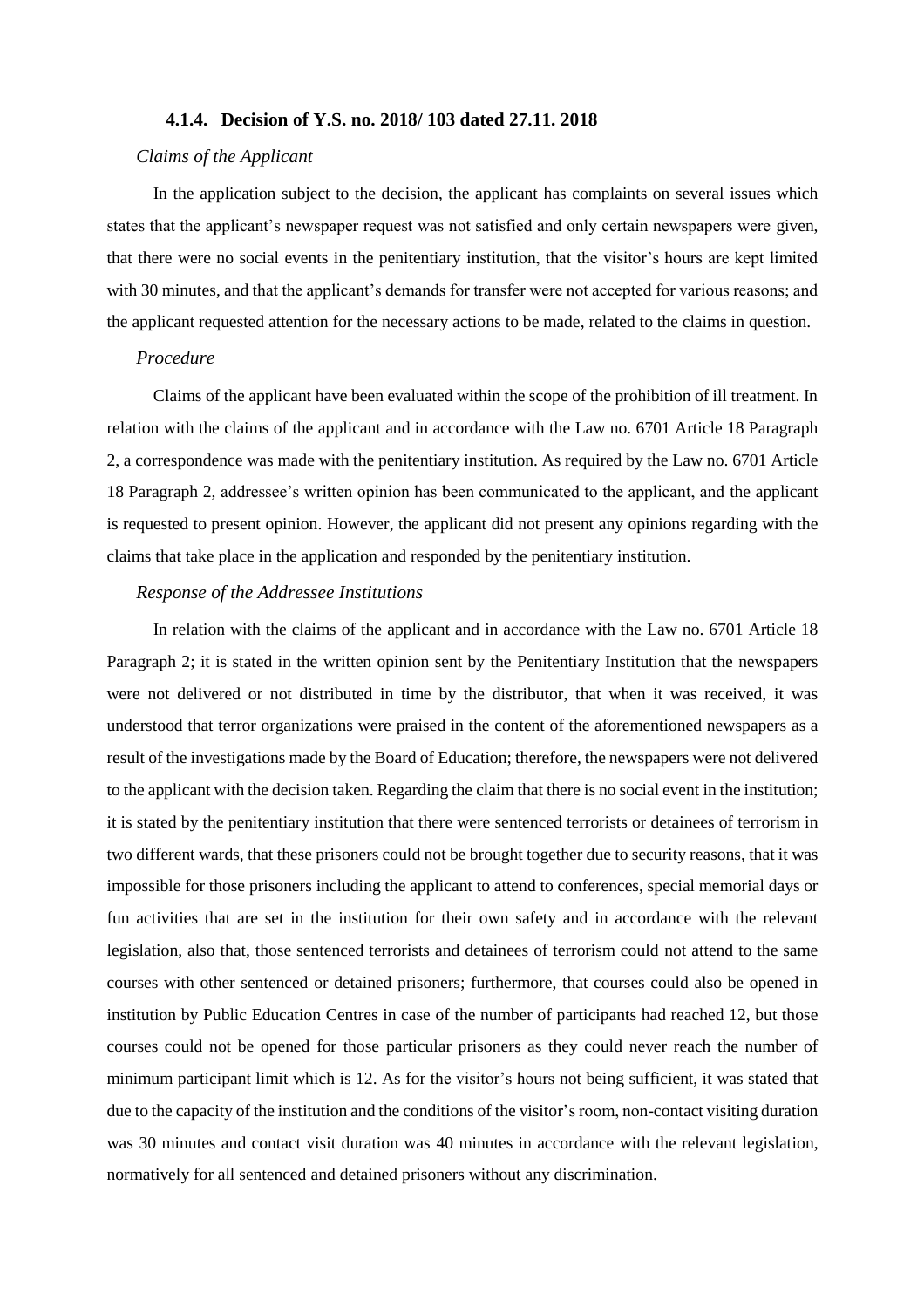### *Evaluation and Decision*

It is accepted that in the places where people are deprived of their liberty, incidents that can be accepted as ill treatment can appear in different forms, that as these can originate from the deliberate behaviours of the officers and penitentiary institution directorate, it can also occur as a result of organisational failings or inadequate resources; therefore, living conditions in the wards of a penitentiary institution should be evaluated with all aspects --from the service range of social events provided to the prisoners to the relations between prisoners and the officers of the penitentiary institution.

In this framework, it is considered that benefiting from periodical and non-periodical publishing that the wards can spend their time in the penitentiary institution, and actions like attending to events and social, cultural or sports courses that are organized in the institution, as a whole with other conditions of being held, have a great impact over the life quality of the prisoners, also that it is highly significant for prisoners to keep in touch with the outer world to a reasonable extent, in addition, in penitentiary institutions, in some cases, it is possible to restrict the rights of the prisoners for the security of institution and to avoid crime and disorder when there are acceptable and reasonable necessities.

It is concluded, as a result of the investigation made, that the applicant could not reach the periodical publishing, could not attend the regular events in the institution, and visitor's hours were less than an hour. In addition, it is evaluated that even though the institution does not deliberately deprive the applicant of these events, for the applicant to be deprived of attending culture and arts events, the justification of not having a sufficient number of sentenced terrorists and detainees of terrorism is not enough as a justification on its own, that to provide social integration of these people, who are held in penitentiary institutions, to the society after they are released and to enable these people to comply with the law and to spend a self-sustaining life, it is important for Public Education Centres to open courses in the institutions without considering the number of participants, and necessary precautions should be taken to provide the continuity of these courses.

Along with these, in view of these explanations especially in the present case, referring to the judgement of *Mursic v. Crotia* of the European Court of Human Rights (ECHR), it is concluded that in accordance with the Paragraph 4 of the Article 18 of the Law no. 6701 on the Human Rights and Equality Institution of Turkey dated 20.04.2016 there are no violations of human rights, as the applicant has access to all kinds of non-detrimental periodical and non-periodical publishing including books and magazines, as the applicant does not have any complaints over going outside, even though the applicant was not able to attend social and cultural activities, the applicant can be situated in exercising outside such as sports activities, and as it is evaluated that there are no violations of the prohibition of ill treatment beyond the sorrow that occurs inevitably due to imprisonment and the implementation of visitor's hours that is in